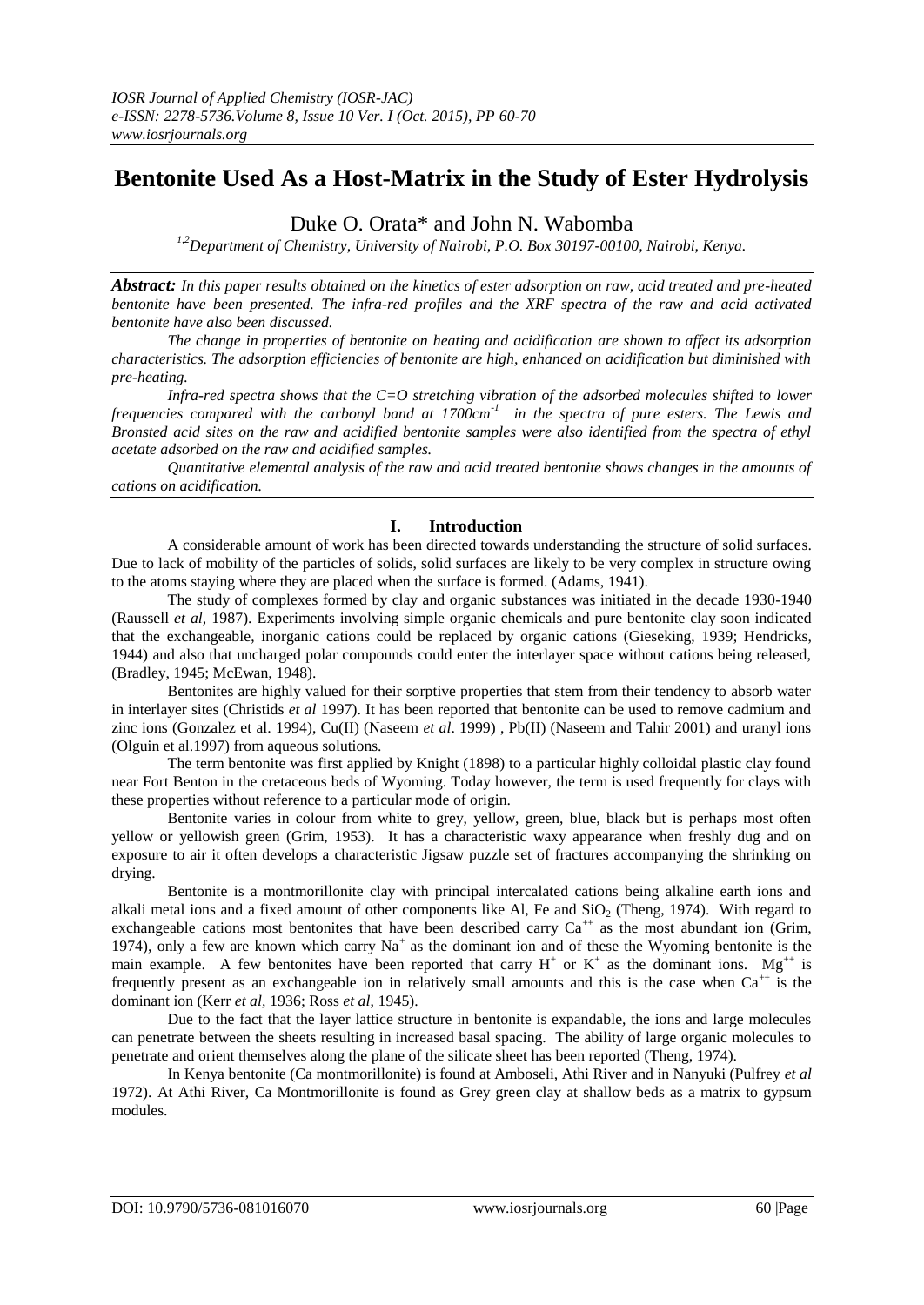## **II. Experimental Section**

All chemicals ethyl acetate (BDH), butyl acetate (BDH) amyl acetate (BDH) sulphuric acid (Kobian) sodium hydroxide (May and Baker) calcium chloride (Kobian) hydrochloric acid (Gowa chemicals) and methyl orange (Hopkin and Williams) were used as received without further purification. Athi-river bentonite was also used as received.

Athi river bentonite is a montomorillonite with a mesh size ranging from 150 to 200, cation exchange capacity (CEC) 1. 18 –1.23  $\vert$  m/g and a pH of 9.2 (Orata *et al.* 1999).

In the experiments, three methods of analysis namely, conductivity (for electrical analysis), infrared spectroscopy (for structural analysis) and x-ray fluorescence (for elemental composition) were used. The electrochemical apparatus comprised of a direct conductivity measuring bridge of a PR model 950 l used in conjunction with PR model 9530 resistance box. The IR apparatus comprised of the Pye unicam SP3 model 300 IR spectrophotometer. The XRF apparatus on the other hand comprised of IBM PC fitted with an AXIL program for spectrum analysis and a QAES (75) programme for quantitative analysis.

# **III. Results and Discussion**

## **(i) Effect of Change of Sodium Hydroxide on the Rate Of Ester Hydrolysis**

In this experiment the effect of change in the concentration of NaOH on the rate of hydrolysis of three different esters was studied. The three esters studied were ethyl acetate, butyl acetate and amyl acetate.

0.4M solutions of ethyl acetate, butyl acetate and amyl acetate were freshly prepared and used in the experiments. Also 0.04M, 0.02M, 0.01M, 0.05M and 0.0025M solutions of NaOH were prepared and used each in turn to hydrolyze the esters.

The rates of hydrolysis were conductometrically determined by observing the changes in electrical conductance with time. The experiments were carried out in a constant temperature water bath maintained at  $25^{\circ}$ C.

The rates of change in conductivity for the three different esters with NaOH concentration are shown in Figure 1.



## **Figure 1: Graph of rate of change of conductivity against NaOH concentration for ethyl acetate, butyl acetate and amyl acetate.**

The results show that there is incremental increase in the rate of ester hydrolysis with NaOH concentration. We propose that the slope is a measure of the efficiency of the kinetic process. Therefore, in this case the ratio of the efficiencies are 3.59: 2.72: 1.00 for Ethyl acetate: Butyl acetate: Amyl acetate respectively. These differences in the reaction rates can be attributed to steric effects resulting from molecular sizes of the different esters.

The order of the saponification reaction and the velocity constants were determined by fitting the data obtained into the three equations for first order, second order and for third order kinetics.

In all the cases it was observed that the second order rate equation gave the most concordant constant value for the velocity constant (k). This implies that hydrolysis of esters by NaOH follows second order kinetics with rates depending on both the concentration of the ester and that of the base. The average rate constant (k) for the hydrolysis of the esters were found to be 0.04654, 0.05565 and 0.03586 for ethyl acetate, butyl acetate and amyl acetate respectively.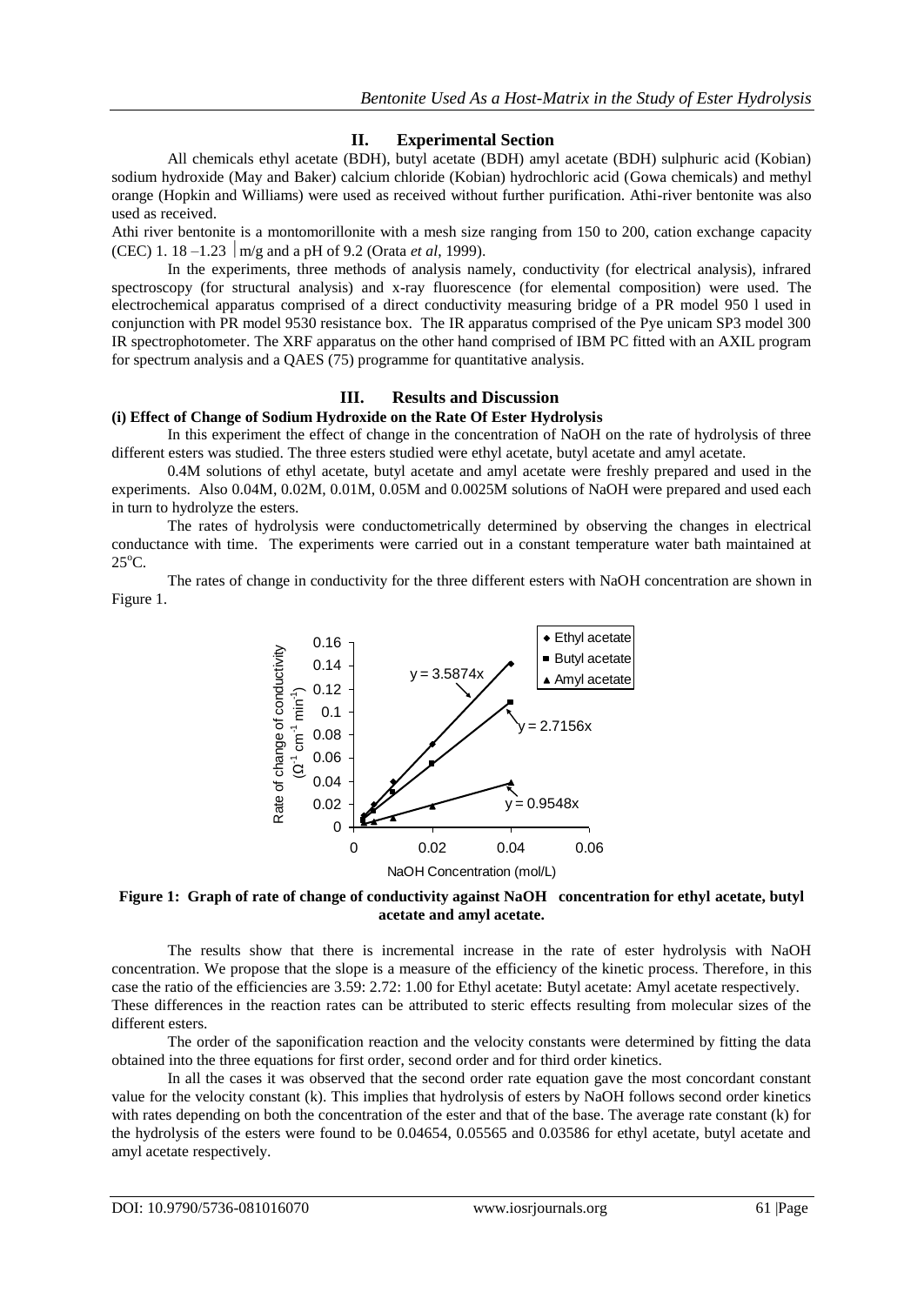#### **(ii) Conductometric Determination Of Amounts Of Ethyl Acetate Adsorbed On Bentonite**

In this experiments the key objective was to study the effect of weight of the host matrix/ or solid support on the hydrolysis of ester. 1.0g, 2.0g, 3.0g, 4.0g and 5.0 gm samples of bentonite were accurately weighed in triplicate. Equal amounts of distilled water (wt/wt) were added to the bentonite-ethyl acetate mixture to generate a thin slurry. The preparations/ or slurry were left to stand for 12 hours before the volumes of the solutions were made up to 50mls.

After 12 hours the resultant solutions were filtered using the Watmann no.1 filter papers with a diameter of 125 mm. The filtrates were then kept in a constant temperature water bath maintained at  $25^{\circ}$ C and hydrolyzed by equal volumes of 0.0025M NaOH solution.

The reaction process was conductometrically monitored using a Phillips model 9501 conductivity meter. The time of mixing marked the start of the reaction. The process was repeated with the other two sets of solutions after 24 hours and 36 hours respectively

To determine the concentration of the non-adsorbed ester, the slopes of the plot of conductivity versus time obtained for the 12, 24 and 36 hour sample filtrate were mapped to those obtained from the hydrolysis of varying concentrations of ester with 0.0025M NaOH. The results obtained are shown in figure 2 below



**Figure 2: Graph of % ethyl acetate adsorbed on varying amounts of bentonite after 12, 24 and 36 hrs time intervals.**

The above results indicate that in all the cases concentration of the non-adsorbed ethyl acetate in solution increased with time. This shows that desorption of ethyl acetate from bentonite takes place progressively when the adsorbed ethyl acetate is left in contact with the solution for long.

We further observe from the results that, there is no linear relationship between the amount of ethyl acetate adsorbed and the weight of bentonite used. It is apparent that 1.0g bentonite sample recorded the highest amount of adsorbed bentonite.

 This implies that in the case of bentonite, adsorption of ester is not an extensive property, hence it is probably more economical to use smaller amounts of bentonite to adsorb ethyl acetate since it adsorbs more ester more consistently than when larger amounts of bentonite are used.

#### **(iii) Amyl Acetate And Butyl Acetate Adsorption On Bentonite**

The procedure described in (ii) above for ethyl acetate was repeated with amyl acetate and butyl acetate respectively. From the conductivity data, results were computed and the amounts of amyl acetate and butyl acetate adsorbed on bentonite expressed in percentages as shown in Tables (i) and (ii) respectively.

|               | Mass of bentonite |       |       |       |       |
|---------------|-------------------|-------|-------|-------|-------|
| Time interval | . 2               | 2g    | 3g    | 4g    | 25    |
| 12 hours      | 99.55             | 96.8  | 97.25 | 98.55 | 96.5  |
| 24 hours      | 97.13             | 99.25 | 98.10 | 97.35 | 93.5  |
| 36 hours      | 97.8              | 94.83 | 94.35 | 92.10 | 92.15 |

**Table (I): % Butyl Acetate Adsorbed On Bentonite.**

|  |  | Table (Ii): % Amyl Acetate Adsorbed On Bentonite. |  |  |
|--|--|---------------------------------------------------|--|--|
|--|--|---------------------------------------------------|--|--|

|               | Mass of bentonite |       |       |       |       |
|---------------|-------------------|-------|-------|-------|-------|
| Time interval | 1g                | 2g    | зg    | 4g    | 5g    |
| 12 hours      | 99.25             | 92.7  | 93.93 | 90.50 | 91.88 |
| 24 hours      | 99.62             | 96.88 | 93.68 | 95.45 | 90.00 |
| 36 hours      | 98.19             | 96.13 | 90.48 | 90.05 | 90.93 |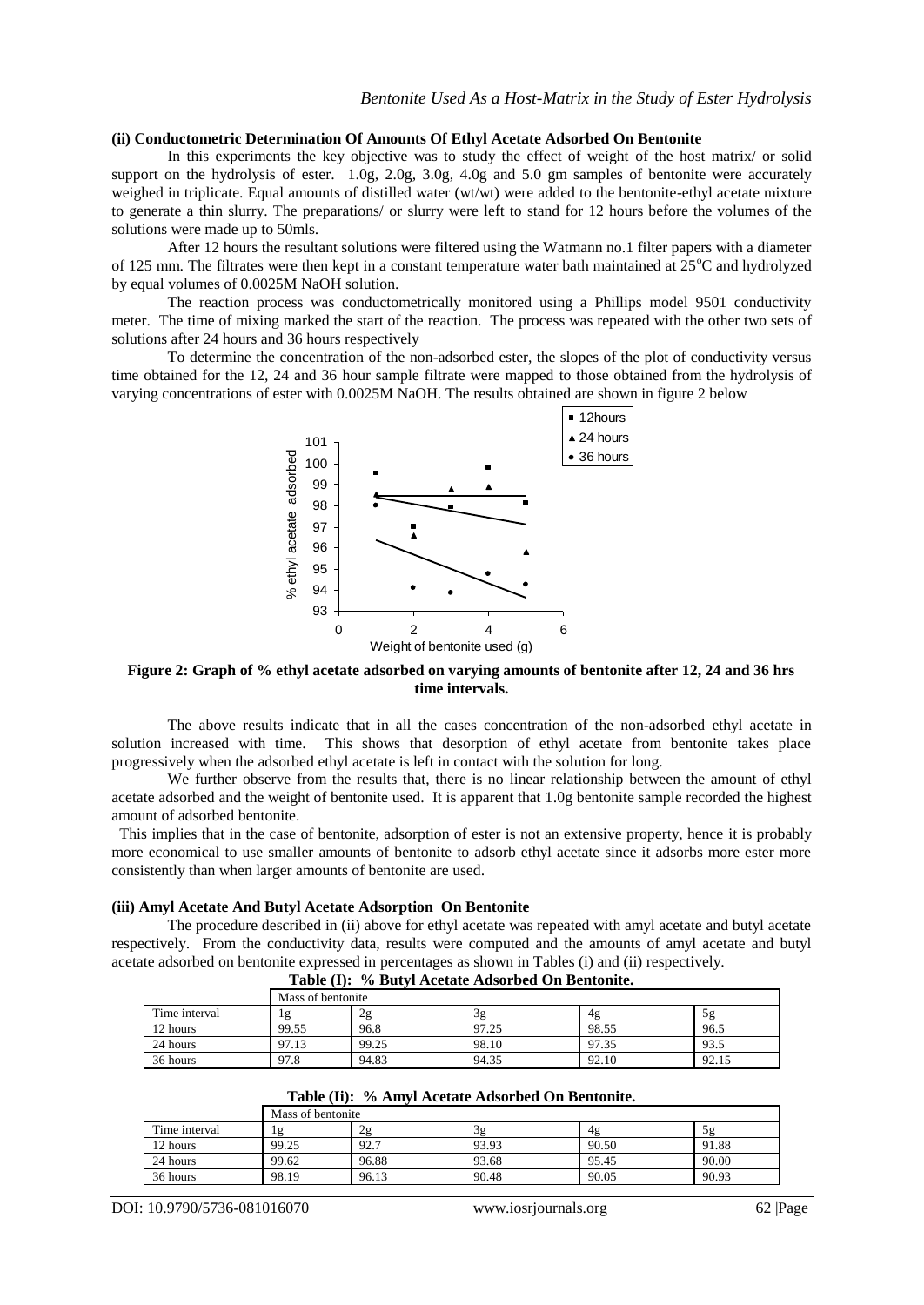From the results above, it is clear that there is no direct relationship between the amount of ester adsorbed and the weight of bentonite used. However it is worth noting that well over 90% of the total ester initially adsorbed in both cases, remained adsorbed on bentonite throughout the 36 hour time interval considered. At this point, it is also important to note that in more than half of the experiments conducted with the different weights of bentonite, the amount of ester desorbed within the first 12 hours was found to be greater than that desorbed after 24 hours and less compared to that desorbed after 36 hours.

This indicates that for butyl and amyl acetate, the adsorption/desorption processes are in a state of dynamic equilibrium where-by the esters desorb into the solution (probably at the saturation point for the solidliquid interphase).

We propose that the adsorption/ desorption equilibrium is strongly entropy driven. This can attributed to the fact that on adsorption of ester molecules on the host matrix/ bentonite the entropy is significantly reduced, but at the saturation point desorption is favoured entropically.

It is also possible that "Donnan" like potentials are developed at the solid liquid interface and this probably also has a rudimentary effect on the ester adsorption/desorption kinetics.

Once again, we observe that after the 36 hours time interval 1.0 gram bentonite was found to retain the greatest amount of the esters initially adsorbed while the 4.0 g and 5.0g samples retained the least. This again points to the fact that as the amount of bentonite increases, its effectiveness to adsorb the ester decreases. Thus for optimum adsorption 1 gram or less of bentonite should be used to adsorb the 0.04M ester equivalents in 50mls of solution.

### **(iv) Ethyl Acetate Adsorbed In Pre-Heated Bentonite**

In this experiment the objective was to establish whether there is thermal degradation in the adsorption properties of bentonite.

Three separate samples of bentonite weighing 20gms each were placed on clean, dry watch glasses. The samples were spread out on the watch glasses to facilitate uniform heating in an oven set at  $150^{\circ}$ C for  $24$ hrs.

On removal and after cooling, the bentonite samples were mixed and homogenized on a crucible. From heat treated sample, three sets of smaller samples weighing 1.0g, 2.0g, 3.0g ,4.0g and 5.0gms were prepared and placed in conical flasks. To each sample 0.2ml of the 10.22M ethyl acetate solution were added followed by distilled water whose weight in each case was equal to the weight of the bentonite used. This was necessary to generate thin slurry. The preparations were left to stand for 12 hrs for adsorption to take place after which 50ml solutions were made from each sample using triply de-ionised water.

The resultant solutions of the three sets of samples were left to stand for different varying lengths of time i.e. for 12, 24 and 36 hours respectively before filtering.

The filtrates were then hydrolyzed by equal volumes of 0.0025M NaOH in a constant temperature water bath maintained at  $25^{\circ}$ C. The progress of the reaction was monitored using a Phillips PR model 950l conductivity bridge.

The conductance data obtained was analyzed for the non-adsorbed ester and the results subtracted from the total ester used in each case in order to ascertain the amount of ester adsorbed. The ethyl acetate adsorbed was expressed in percentages as shown in table (iii) below.

|               | AMOUNT OF PRE-HEATED BENTONITE USED |       |       |       |       |
|---------------|-------------------------------------|-------|-------|-------|-------|
| Time interval | 1g                                  | 2g    | 3g    | 4g    | 58    |
| 12 hours      | 99.63                               | 97.13 | 95.13 | 93.00 | 91.18 |
| 24 hours      | 99.13                               | 97.13 | 95.00 | 92.50 | 89.25 |
| 36 hours      | 99.38                               | 97.25 | 94.50 | 92.13 | 89.63 |

**Table (Iii): % Ethyl Acetate Adsorbed On Pre-Heated Bentonite**

From the above results it is clear that there exists an inverse linear relationship between the amount of pre-heated bentonite used and its ability to adsorb ethyl acetate. This is true for all the time intervals considered i.e. 12, 24 and 36 hours respectively. The amount of ester adsorbed did not however vary considerably with time for equal weights of bentonite used. The difference in the amount of ethyl acetate adsorbed on the same weight of preheated bentonite for the 3 time intervals considered never exceeded 1%.

It is also worth noting that the ability of preheated bentonite to adsorb ethyl acetate declines by an average of 2% for each unit increase in the amount of bentonite. This suggests that better/maximum adsorption of ethyl acetate by pre-heated bentonite can be achieved when slightly less than 1.0gm of preheated bentonite is used to adsorb 0.04M ethyl acetate in 50mls of solution.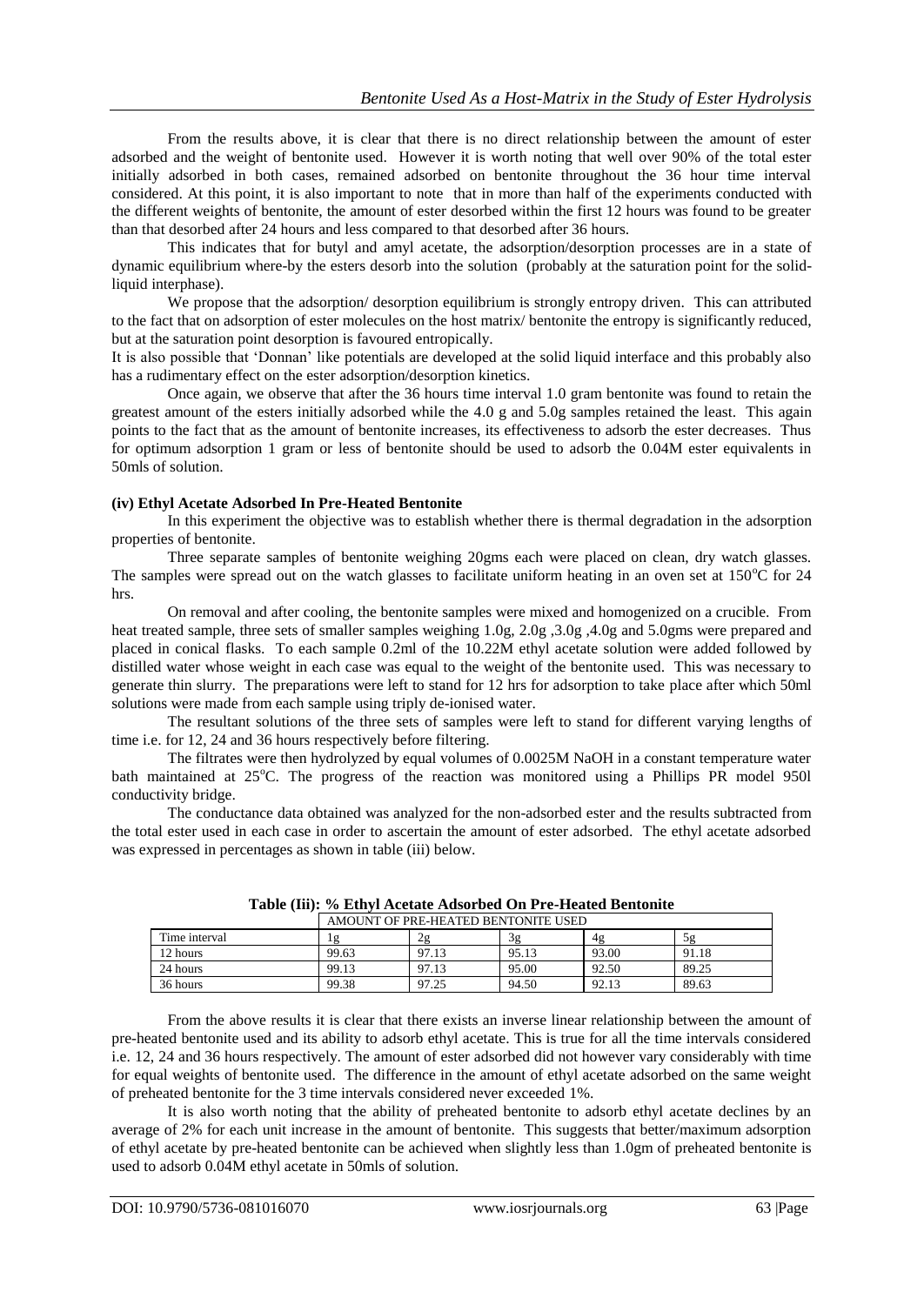This also further suggests that bonding of organic molecules to the cations or their ingress into the bentonite matrix is mediated by a bridging water molecule, although even direct cation-organic interaction is possible with special treatment, such as preheating the clay to dehydrate the cation.

#### **(v) Ethyl Acetate Adsorbed On Acid Activated Bentonite.**

Several samples of bentonite were prepared by mixing the bentonite with Sulphuric acid at a pre determined acid : solid ratio (wt/wt) i.e sample  $A(1:1)$ , sample B (2:1), sample C (3:1), sample D (4:1) and sample E (5:1) for each solid.

The resulting slurry from the mixture was dried at  $150^{\circ}$  C for 24 hrs. After drying, the slurry was thoroughly washed three times with hot distilled water and the solid residue dried again in the oven at  $90^{\circ}$ C for 24 hrs. The samples A,B,C,D and E were used in the adsorption experiments involving ethyl acetate and were also subjected to IR and XRF analysis.

1.5 gms from each of the dried samples A B C D and E were taken and placed into separate flasks. To each flask containing the sample, 0.2 mls of the 10.22 M ethyl acetate solution were added followed by 1.5mls of distilled water to generate a thin a slurry. The slurry was left to stand for 12 hrs to allow for ethyl acetate adsorption to take place before the volume was made to 50ml. The resultant solutions in the flasks were then left to stand for 36 hrs, filtered and the filtrates hydrolyzed by the 0.0025 M NaOH at  $25^{\circ}$ C. The reaction was monitored conductometrically and the data obtained were analysed and the results presented as percentages of ethyl acetate adsorbed.

A plot of ethyl acetate adsorbed versus the acid : solid ratio yields a linear graph for bentonite as shown in figure 3 below.





It was observed that there is linear relationship between the amount of ethyl acetete adsorbed and the acid : solid ratio. This implies that the ability of bentonite to adsorb ethyl acetate can be enhanced when higher acid ratios are used .

### **(vi) X.R.F Analysis Of The Raw And Acid Activated Bentonite**

X-ray flourescence analysis was used to determine the elemental composition of raw and acid activated bentonite. The acidified samples of bentonite were prepared by mixing them with sulphuric acid at a predetermined acid to bentonite ratios(wt/wt) i.e sample A1 (1:1), sample A3 (3:1) and sample A5 (5:1). The source of radiation was <sup>109</sup> Cd. Pellet formation procedure was adopted for the sample preparation. Manual pulverization of the sample in an agate mortar helped reduce particle size to less than 50 microns. Thin pallets diluted with pure starch powder were used in the sample analysis.

In each case the sample was well spread on an area which covers the opening of the source, i.e. the measurements were performed in the same geometry as calibration procedure.

A set of 3 pellets was pressed out of each diluted sample mixture and results of complete analysis computed. Reproducibility of the results was achieved with overall accuracy abtained within 4%. Statistical errors did not exceed 2%.

The results obtained from pressed pellets made of the raw and acid activated bentonite are as shown in table (vi) below.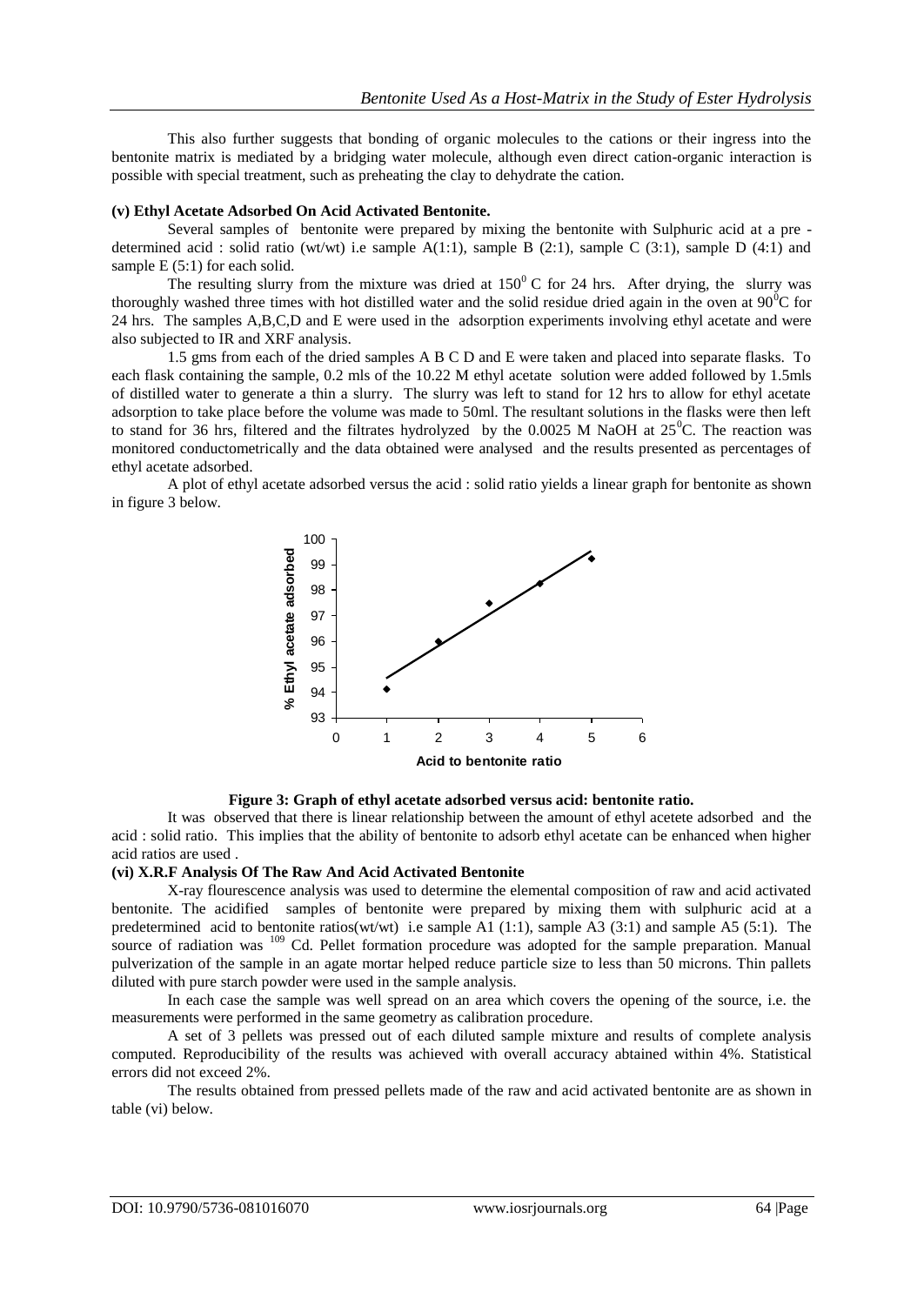|         | % Metal ion concentration |        |       |        |
|---------|---------------------------|--------|-------|--------|
| Element | Raw                       | Al     | A3    | A5     |
| K       | 0.85                      | 0.98   | 1.22  | 1.26   |
| Ca      | 3.17                      | 2.19   | 0.48  | 0.47   |
| Mn      | 0.056                     |        |       |        |
| Fe      | 6.0                       | 1.58   | 0.112 | 0.26   |
| Ni      |                           |        |       |        |
| Cu      | 0.0034                    | 0.0024 |       |        |
| Zn      | 0.012                     | 0.0036 |       | 0.0015 |

**Table (iv) Elemental composition of raw and acidified Bentonite**

The data obtained indicate that the metal extraction increased with the acid : bentonite ratio. Table (vi) shows a steady increase in potassium ion  $(K^+)$  concentration when bentonite is subjected to higher acid ratios. On average an increase of about 19% was observed for every increase in acid:bentonite ratio of 2 units.The case was however different for calcium a divalent cation. An initial drop of 31% was observed for sample A1. When the acid:bentonite ratio was increased to 3:1 (i.e. sample A3) a further drop of 53% in  $Ca<sup>++</sup>$  ion concentration was noted. There was however no further significant decrease in the amount of  $Ca^{++}$  ions with increased acidification. Other cations; manganese, iron, nickel, copper and zinc were leached on increased acidification.

In general when we consider the extraction of calcium cations ( $Ca<sup>++</sup>$ ), it was observe that the greatest extraction of about 50%, occurs for the case of sample A1. Not much extraction was recorded at the higher acid : bentonite ratios. Pottassium ion  $(K^+)$  on the other hand which also like Ca<sup>++</sup> occupy the inter -layer region of the clay shows quite a different trend from  $Ca^{++}$ .  $K^+$  steadily picks up with the increase in the acid - to - bentonite. The increase in the inter - layer  $K^+$  concentration is not quite clear and can be attributed to several factors ranging from impurity to its preferential retension as the other monovalent and divalent cations are leached by the acid. This explanation remains purely speculative.

The poor extraction of Calcium at higher acid : bentonite ratios can be attributed to the  $Ca^{2+}$  ions binding partially on the degraded clay structure. Fijal et.al (1975) attributed this to the attachment of  $Ca^{2+}$  ions to centres of negative charge found in certain regions of the tetrahedral layers thus capable of bonding strongly with the Ca<sup>2+</sup> ions. The metal extraction pattern for Fe, an octahedral ion is quite different from that of Calcium. This is in line with the observations made by Orata and Segor (1999). Iron (Fe) shows a sharp drop of 45% for sample Al then continues with a downward trend in all the cases when the acid : solid ratio is increased by 2 units.

The increase in  $K^+$  ion concentration with increase in the acid:clay ratio for bentonite compares well with the increase in the amount of ethyl acetate adsorbed on the acidified clays considered earlier as can be seen in table (v) and Figure 3 above. This observation is supported by the fact that uncharged (polar) organic molecules are adsorbed essentially by replacement of the interlayer water whose proportions are in turn affected by the interlayer cations.

It is thus possible that  $K^+$  ions in the interlayer spaces plays a very important role in the adsorption of ethyl acetate by bentonite.

## **(vii) Infra – Red Spectroscopic Analysis Of Esters Adsorbed In Raw And Acidified Bentonite.**

The infra red spectra of three esters, i.e., ethyl acetate, butyl acetate and amyl acetate in their pure state and when adsorded in raw bentonite were obtained. The pure esters were first dried for 24 hours using anhydrous calcium chloride before being analysed 3mls of each ester were separately mixed with 2g of raw bentonite and left to dry for 24 hrs. In order to ensure that the mixtures were completely dry, the dried samples were put in the oven set at  $40^{\circ}$ C for 30 minutes. Small pieces from each dry sample were uniformly ground in nujol to generate a thin clear film which was subsquently smeared and pressed in sodium chloride disks for infra red analysis. The spectra obtained are shown in Figures 4 - 10 below.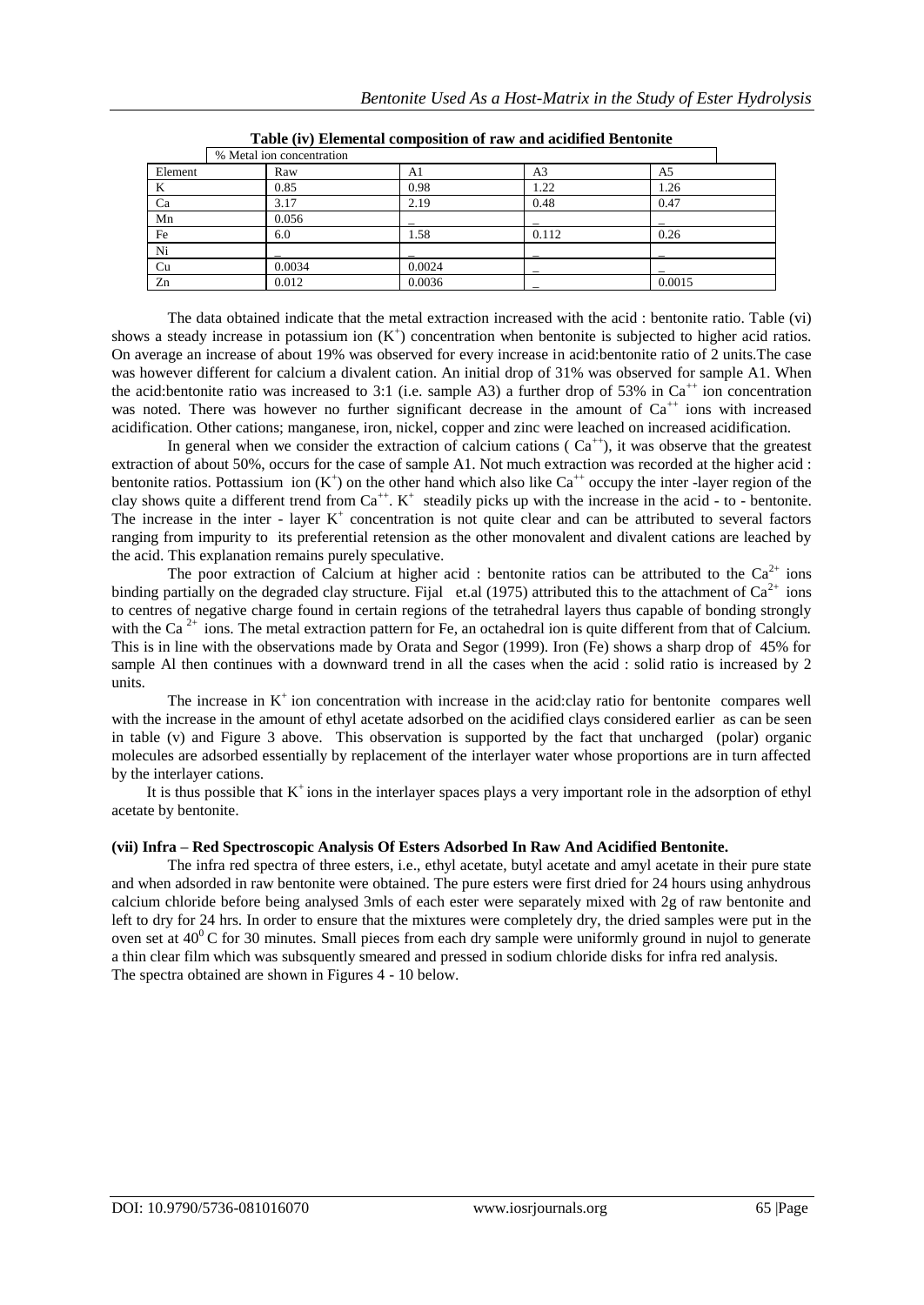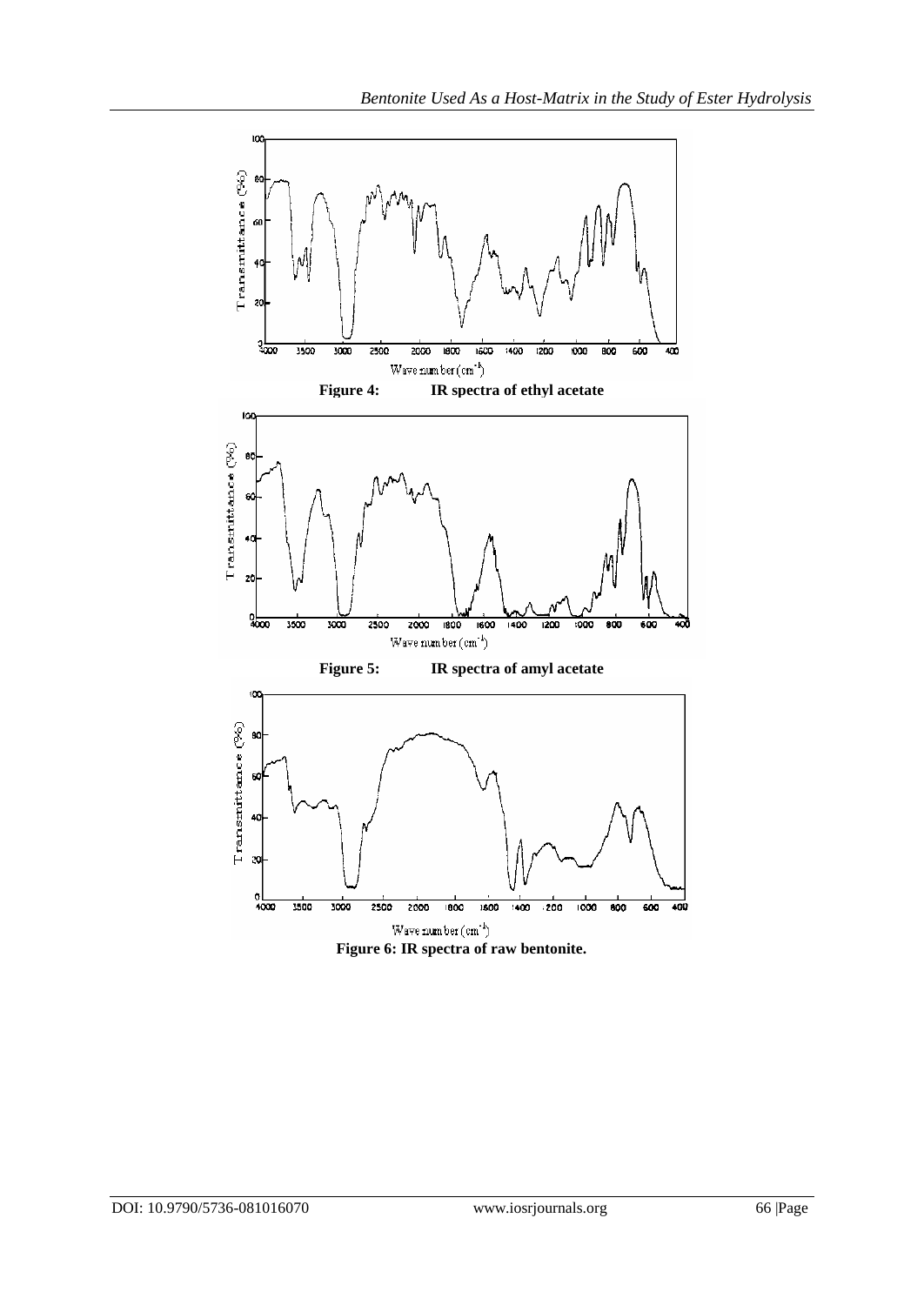



**Figure 9: IR spectra of ethyl acetate adsorbed on raw bentonite.**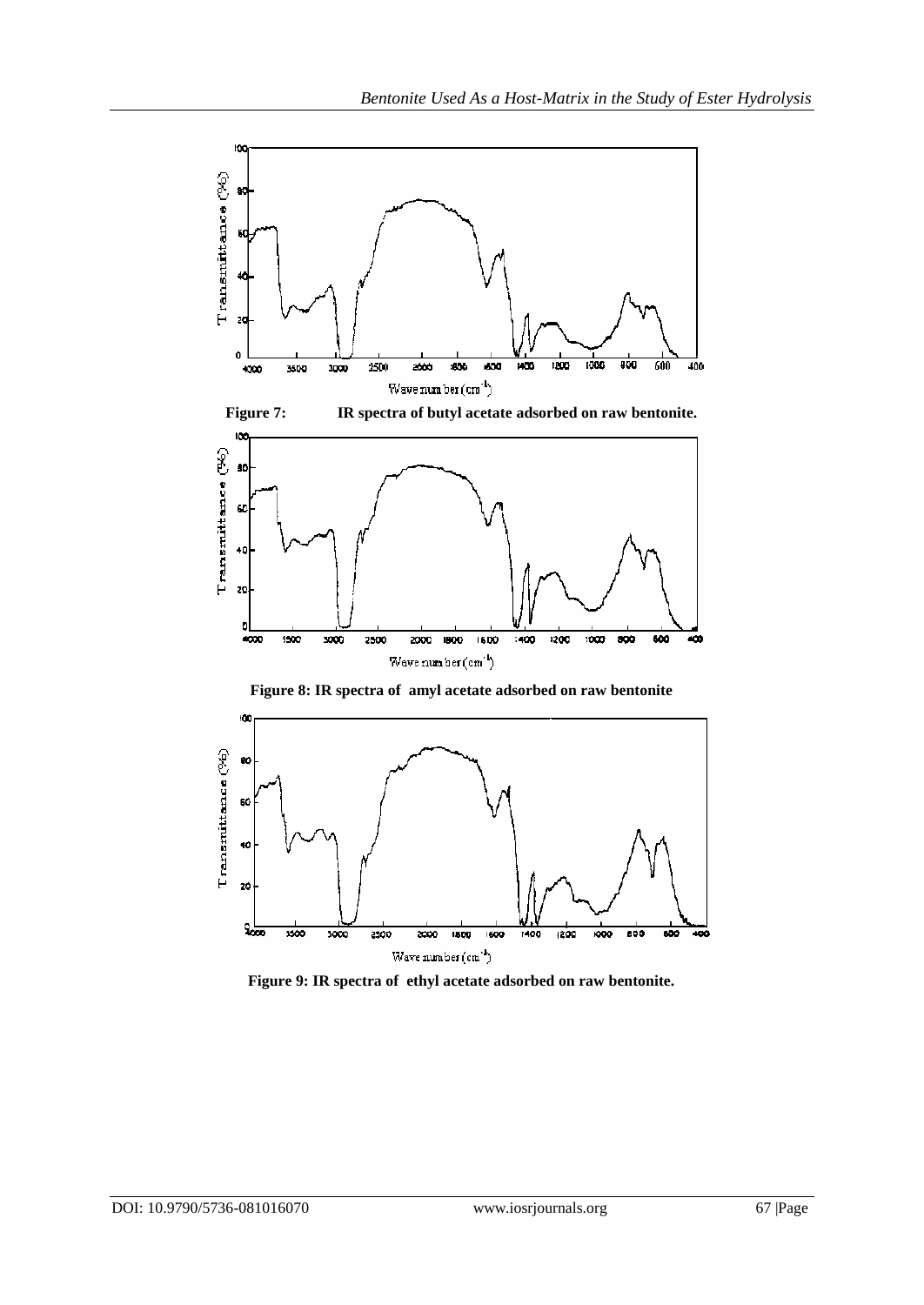

**Figure 10: IR spectra of ethyl acetate adsorbed on acid activated bentonite**

The infra red spectra of the complexes pressed in Sodium Chloride disks showed that the  $C = O$ stretching vibration of the adsorbed molecules shifted to a lower frequency at  $\approx$ 1590 and 1640 cm<sup>-1</sup> (Figures 7, 8) and 9) compared with the carbonyl band at  $1700 \text{ cm}^{-1}$  in the spectra of pure liquids (see Figures 4, 5). This observations together with a change in relative absorbance values of  $\approx$  3590 cm (free hydroxyl) and  $\approx$ 3380 cm<sup>-1</sup> (bonded hydroxyl) bands of the raw bentonite (Figure 6) suggest that the carbonyl group of the esters is hydrogen bonded to hydroxyl of the silicate layer. It is ,however, difficult to postulate any particular mechanism of bonding. We propose that, the esters interacts through its carbonyl group either with the inter layer cation or forms a hydrogen bond with water molecule co-ordinated to the cation depending on the polarity of the cation and the hydration status of the clay.

The existance of association via water bridges was first demonstrated for pyridine adsorbed on montimonillonite(Farmer et al, 1966) and has been shown to occur in many other systems since then. Water bridges are of the types:-

$$
Clay---Mn+---O
$$
   
  $H$  or  $Clay---Mn+---O$   $H$ ---R  $H$ ---R  $H$ 

The first type of complex can be represented by the montmonillonite – ester system as:-

$$
\text{Clay}^{....M^{n+}} \text{---} O \textcolor{red}{\overbrace{\qquad \qquad }^{H_{a}}}_{H_{b}} \text{---} O \textcolor{red}{\overbrace{\qquad \qquad }^{C}}_{R} \textcolor{red}{\overbrace{\qquad \qquad }^{C}}_{R}
$$

The evidence for the formation of the above structures is provided by the decrease in the vibration frequency of the C = O stretch i.e from 1700 cm<sup>-1,</sup> to 1620 cm<sup>-1</sup> the OH<sub>a</sub> bond is also shifted to a slightly higher position.

The Lewis and Bronsted acid sites on the raw and acid activated bentonite sample were also identified from the infra red spectra of ethyl acetete adsorbed in the raw and acidified samples. The spectra obtained are shown in Figures 9 and 10. In general ethyl acetate on a Lewis acid site will absorb at  $\approx$ 1450 and 1620 cm<sup>-1</sup> whereas that adsorbed on a Bronsted acid site will absorb at  $\approx$ 1520cm-1. A band at  $\approx$ 1490 cm<sup>-1</sup> suggests ester on both Lewis and Bronsted acid sites.

From the spectra (Fig. 6, 9 and 10) it is clear that the acidified bentonite sample has a higher proportion of Lewis acid sites. This is in agreement with the observations made by Orata and Segor (1999) and Mokaya et al (1992). The observation can be attributed to the fact that during metal extraction from tetrahedral layer, we are reducing the number of acid sites capable of undergoing isomorphous substitution i.e.  $Fe^{3+}$  for  $Si^{4+}$  in the tetrahedral layer. Si<sup>4+</sup> is affected on acidifying the montmonillonite since acidification leads to the presence of protons on the Matrix, thus increased Bronsted acidity.

In the case of ethyl acetate adsorbed in acidified bentonite (Figure. 10), it is interesting to note that the infra red spectra did not show the characteristic  $C = O$  stretching band near 1700 cm<sup>-1</sup> but a strong hydroxyl (bending contribution) was observed at  $\approx 1260$  cm<sup>-1</sup> and  $\approx 1410$  cm<sup>-1</sup>. Similarly strong bands corresponding to -CH<sub>2,</sub> - CH<sub>3</sub> stretching were observed at  $\approx$ 2850 cm<sup>-1</sup> and at 2960 cm<sup>-1.</sup> One strong band was also observed at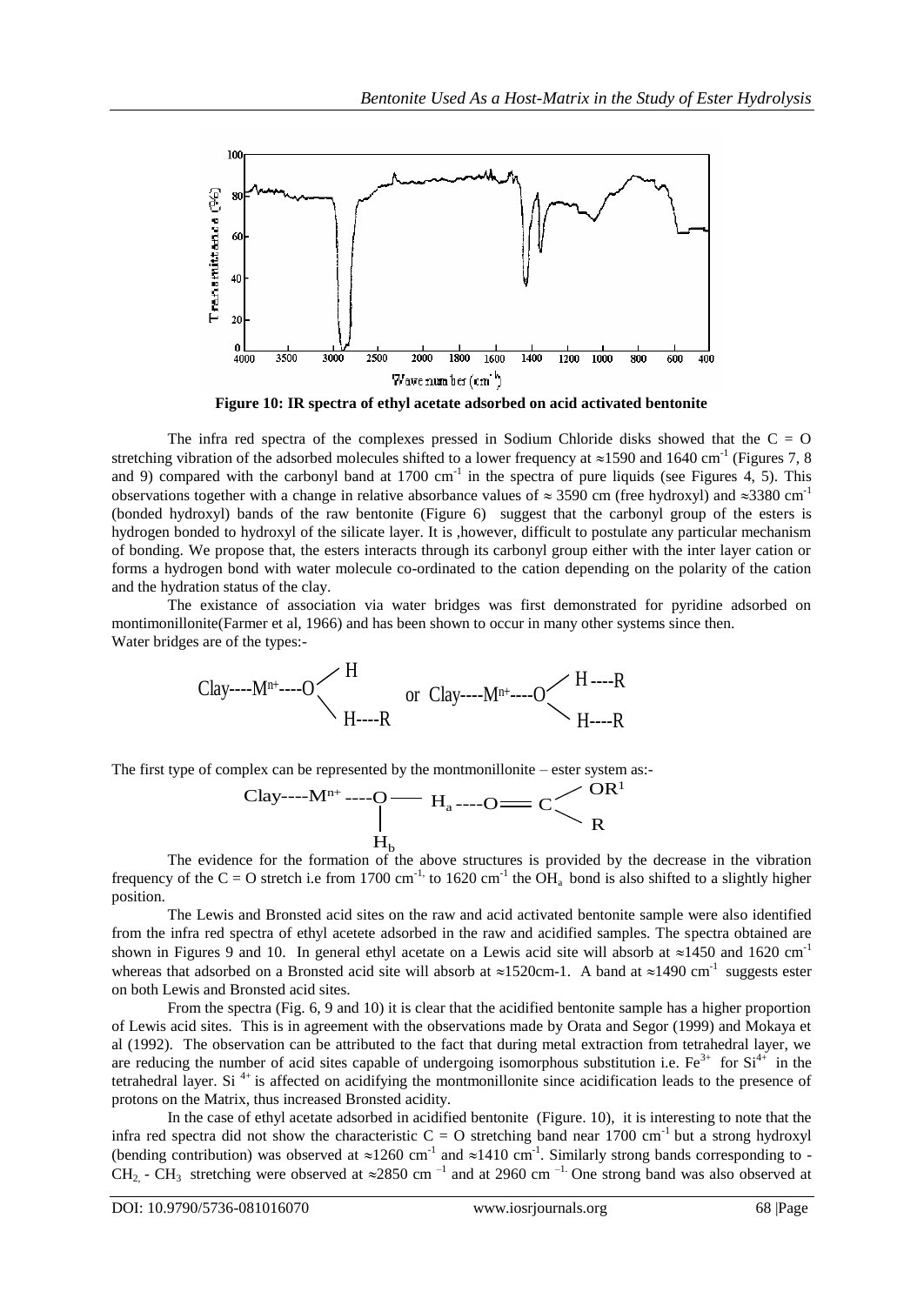$\approx$ 1000 cm<sup>-1</sup> and 1300 cm<sup>-1</sup> corresponding to C – O stretch. This can be attributed to either polymerization or clay catalysed hydrolysis of the ester into alcohol (ethanol) and other products. It might also be due to direct coordination to the exchangeable cation. Evidence for co-ordination is obtained from infra red spectra above showing the perturbation of characteristic vibrations of the sorbate molecules (of ethyl acetate) and the effect of the polarizing power of the cation on the displacement of the characteristic absorption frequencies.

In such a case then the complex formed by direct coordination might be of the type.



Direct coordination to the exchangeable cations has been recognized in complexes of montmonillonite with a wide variety of organic compounds such as alcohols and ketones,

aliphatic and aromatic amines, nitrites and many other compounds used as pesticides. ( Bailey et al, 1970)

Consequently only limited amounts of the ester can be linked by the methods described above and when amounts in excess are found present in the interlayer space, they probably are products of hydrolysis of the ester and are merely retained on the clay by adsorption forces.

#### **IV. Conclusions**

The results presented in this paper indicate that hydrolysis of esters by NaOH follow second order kinetics with rates depending on both the concentrations of the ester and that of the base.

It was also observed that adsorption properties of esters (especially ethyl acetate) can be altered significantly by changing the physical and chemical properties of bentonite.

Infra-red spectra showed that the C=O stretching vibration of the adsorbed molecules shifted to lower frequencies compared with the carbonyl band at 1700cm<sup>-1</sup> in the spectra of pure liquids. This observation points to the fact that the carbonyl group of the ester is hydrogen bonded to hydroxyl of the silicate layer. The Lewis and Bronsted acid sites on the raw and acidified bentonite samples were also identified from the infra-red spectra of ethyl acetate adsorbed in the raw and acidified samples.

XRF analysis showed that metal extraction increased with increase in acid-to-bentonite ratio. The steady increase in the inter-layer potassium ions from the initial drop can be attributed to impurities and or its prefrential retantion as other monovalent and divalent interlayer cations are leached by acid. The increase in potassium ion concentration with increased acidification compares well with improvement in the adsorption abilities of acidified bentonite. It can therefore be concluded that potassium ions play an important role in the adsorption of esters by bentonite.

The fact that clay minerals are cheap, have flexible adsorption properties, higher chemical stability and have potentials as catalysts and/or catalyst supports, it is worthwhile that their properties in conjunction with other organic compounds be investigated further. This could lead to improved understanding of industrial catalysis especially in the fields of purification, synthesis and pollution control.

#### **References**

- [1]. Adams N.K (1941) Physics and chemistry of surfaces 3<sup>rd</sup> ed. Oxford University press
- [2]. Bailey. G.W and White. J.L (1970) Adsorption of pesticides in soil Residue Rev 32, 29-92.
- [3]. Bradley W. F (1945) Molecular association between Montmorillonite and organic liquids J.AM. chem. Soc. 67, 975-981.
- [4]. Brunauer. S., Emmet P.H and Teller. E (1938) J. A..M chem.. soc. 60, 309.
- [5]. Christids, G. E., Scott, P. W. and Dunham A. C. (1997) Appl. Clay Sci. 12, 329.
- [6]. Farmer . V.C and Mortland. M.M (1966) Infrared study of the coordination of pyridine and water to exchangeable Cations in Montmorillonite and Saponite J. Chem. Soc, (A) 344-351.
- [7]. Gieseking J.E (1939) Cation exchange in smectites, soil science 47,1-14
- [8]. Gonzales, P. E., Villafranca, M., Valverde, A., Socias, M., Delrey, F. and Garcia, A. (1994) J. Chem. Technol. Biotechnol. 59, 289. [9]. Grim R. E (1953) Clay mineralogy, McGrawhill book company inc New york.
- Grim R. E (1953) Clay mineralogy, McGrawhill book company inc New york.
- [10]. Grim R. E and Guren N. (1978) " Bentonite; Geology mineralogy properties and uses" Devel Sedimental 24, 256.
- [11]. Hendricks S.B (1944) Base exchange of Montmorillonites for organic cations and its dependence upon adsorption due to van-darwaals forces. J.Phys. Chem. Ithaca 45, 65-81.
- [12]. Kerr. P.F and Cameron. E.N (1936) Fuller"s Earth of Bentonitic origin from Tehachapi, Califonia, Am mineral 21, 230-237.
- Knight W.C (1898) Bentonite, Eng. Mining. J, 66, 491.
- [14]. MacEwan. D,M.C (1948) Complex formation between montmorillonites and halloysite and certain organic liquids, Trans faraday Soc. 44. 349-368.